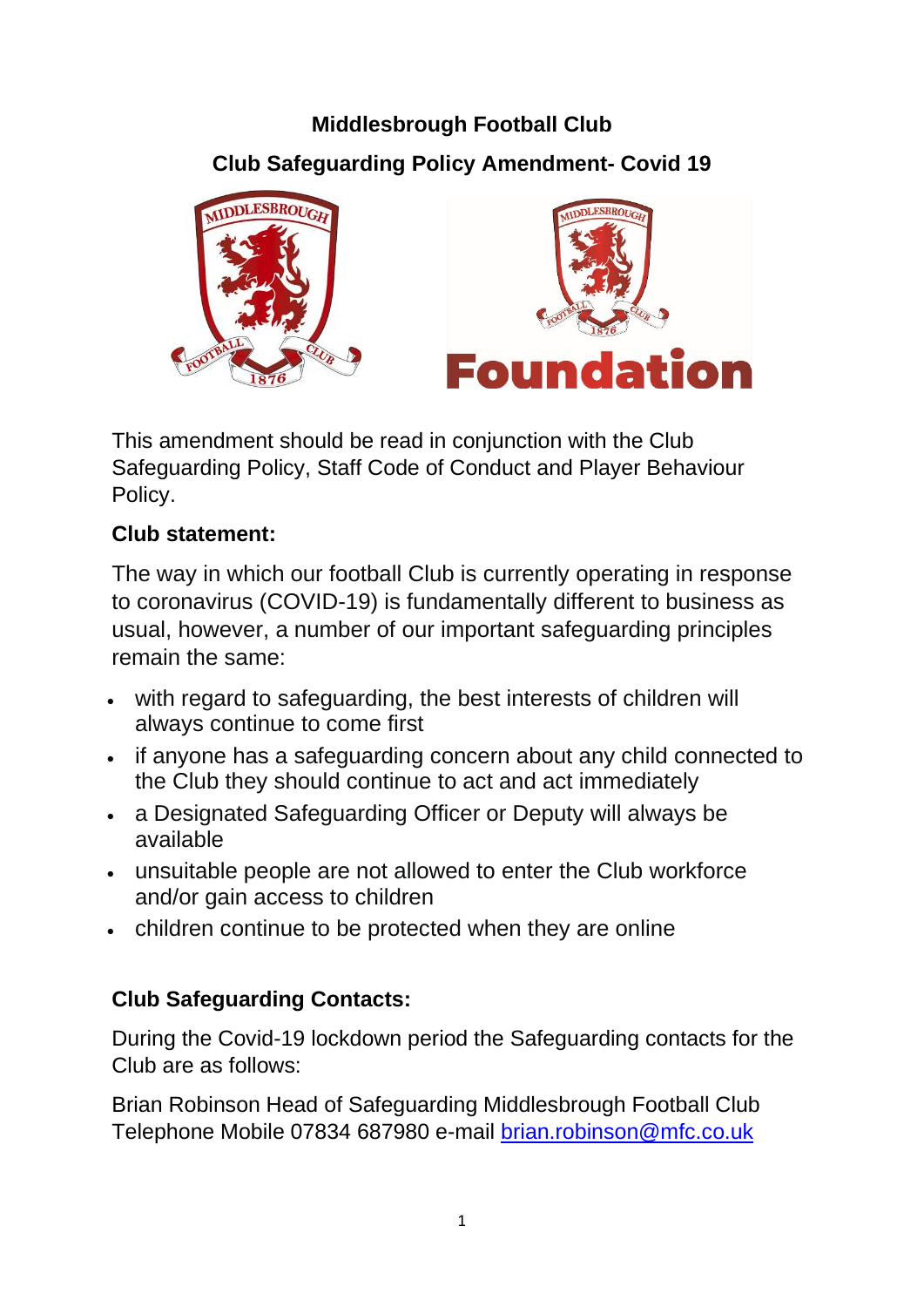Barry Dawson Head of Education and Welfare Middlesbrough Football Club Academy.

Telephone Mobile 07801 335763 e-mail [barry.dawson@mfc.co.uk](mailto:barry.dawson@mfc.co.uk)

Yvonne Ferguson Head of Supporter Services Middlesbrough Football Club.

Telephone Mobile 07841 997704 e-mail [yvonne.ferguson@mfc.co.uk](mailto:yvonne.ferguson@mfc.co.uk)

Marc McPhillips East Cleveland Manager MFC Foundation

Telephone Mobile 07528 552582 e-mail [marc.mcphillips@mfcfoundation.co.uk](mailto:marc.mcphillips@mfcfoundation.co.uk)

Remember that in an emergency or where there is risk to life you should contact the police immediately.

#### **Other Safeguarding contacts in football:**

Whilst any safeguarding concern should be raised with the Club Safeguarding contacts in the first instance, we recognise that this may not always be possible or appropriate. Below are the contact details for footballing partners with whom safeguarding concerns in relation to the Club can be discussed:

The English Football League Safeguarding Team

Tel: 01772 325940

Email: [safeguarding@efl.com](mailto:safeguarding@efl.com)

If the concern regards a person employed in football, and conduct towards a child contact:

The FA Safeguarding Team

Tel: 0800 169 1863

Email: [Safeguarding@TheFA.com](mailto:Safeguarding@TheFA.com)

#### **Procedures and Safety Measures for online learning:**

The Club expects all staff and players to adhere to the relevant policy, boundaries must be maintained at all times. We have put extra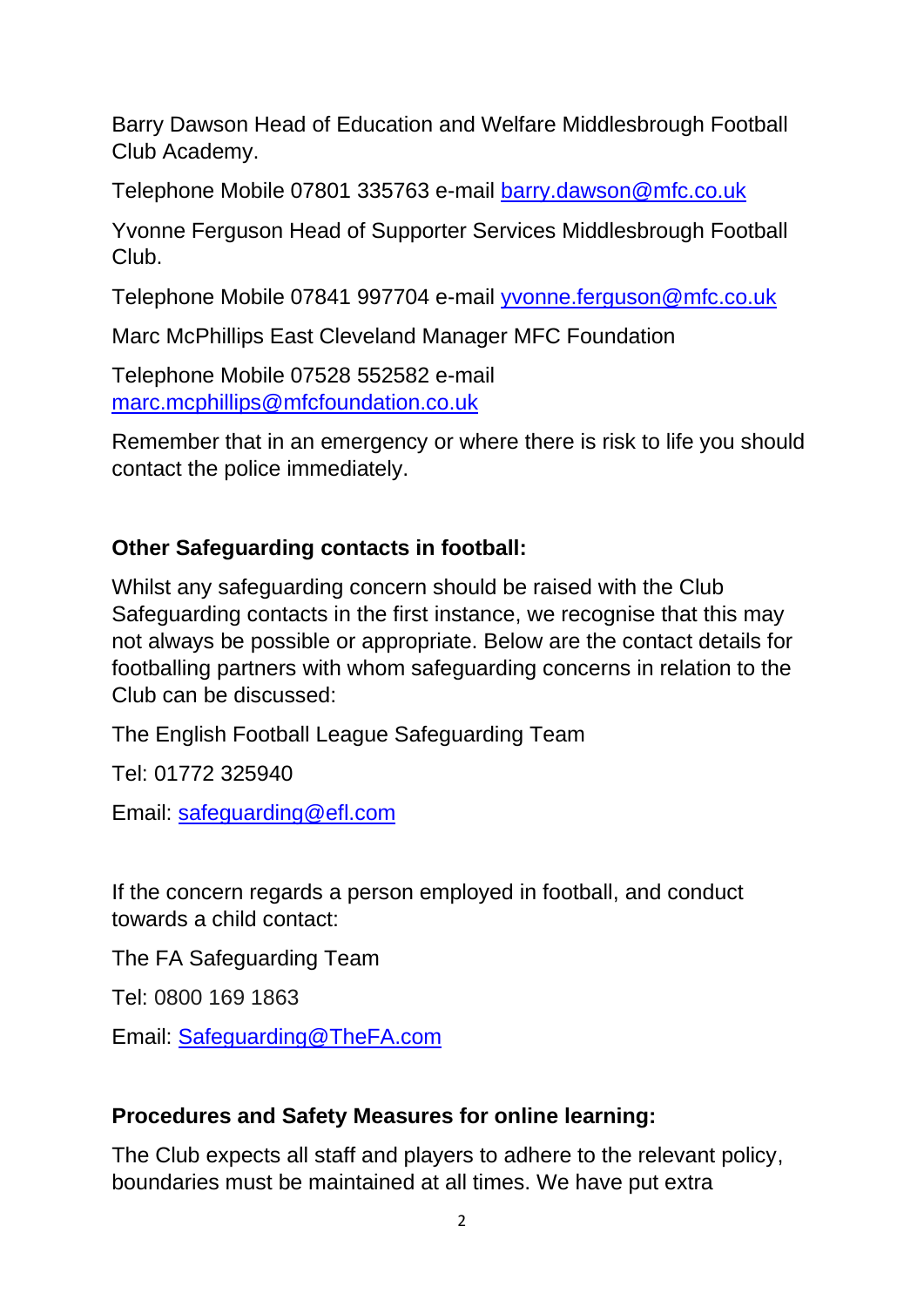measures in place to reduce the risks in relation to online learning which include:

- All contact online being observable and interruptible
- Staff and children must wear suitable clothing as should anyone else in the household
- Any computers being used should be in appropriate areas, for example not in bedrooms and the background should not be blurred
- Online teaching will not be carried out on a one to one basis and will be done in a group setting with several players present,
- Another adult will be invited to be present in the room
- All communication provided will have an educational purpose
- Language must be professional and appropriate, including any family members in the background
- The Club will record online teaching/instruction sessions. Players and parents will be informed that sessions are being recorded in advance of doing so.
- All sessions provided will be via the Clubs I.T platform (for example remote desktop) or Wi-Fi (where possible)

### **Mental health:**

Negative experiences and distressing life events, such as the current circumstances, can affect the mental health of us all. Players who are struggling under the current circumstances should contact the Club safeguarding staff as outlined above. Support can also be accessed through a number of national organisations including:

| <b>The Samaritans</b> | Tel: 116 123       | https://www.samaritans.org       |
|-----------------------|--------------------|----------------------------------|
| ChildLine:            | Tel: 0800 1111     | https://www.childline.org.uk     |
| NSPCC:                | Tel: 0808 800 5000 | https://www.nspcc.org.uk         |
| Mind:                 | Tel: 0300 123 3393 | https://www.mind.org.uk          |
| PFA:                  | Tel: 07500 000 777 | https://www.thepfa.com/wellbeing |

Middlesbrough Council Social Services**;** During Working Hours**:**  Monday to Thursday 8:30am to 5:00pm, Friday 8:30am to 4:30pm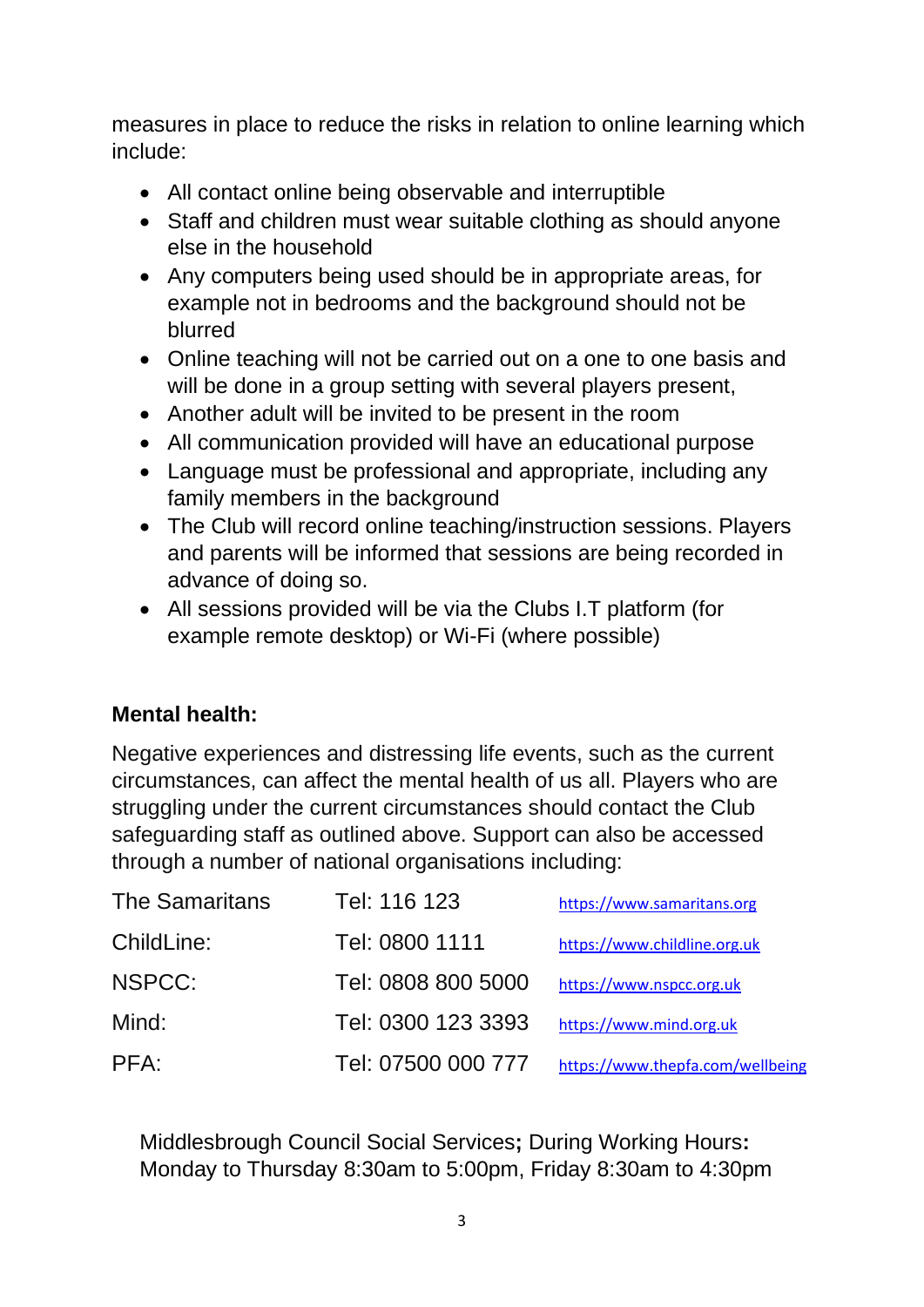First Contact Team**:** (01642) 726004 – out of hours 08702 402994 Email (children's services - South Tees Multi Agency Children's Hub) [southteesmach@redcar-cleveland.gov.uk](mailto:southteesmach@redcar-cleveland.gov.uk) **Stockton - 01642 527764**

**Redcar and Cleveland – 01642 771500**

**Hartlepool – 01429 284284**

Out of Children's Services hours: Emergency Duty Team 08702 402994/Cleveland Police: (01642) 326326

North Riding FA**:** (01642) 717778

CEOP Child Exploitation and Online Protection Centre [www.ceop.gov.uk](http://www.ceop.gov.uk/)

(Dedicated to eradicating the sexual abuse of Children)

Child Protection in Sport Unit [www.nspcc.org.uk/inform/cpsu](http://www.nspcc.org.uk/inform/cpsu)

(works with sport's governing bodies to minimise the risk of Child abuse)

#### **Online safety:**

It is important that internet safety and security messages are re-enforced during this time when we are expecting young people to be online more often. They may also be increasing their usage on devices during their own free time during this lockdown period. It is important that both players and parents are aware of the help and support available should they be concerned about something they have seen or experienced online. These include:

UK Safer Internet Centre <https://reportharmfulcontent.com/>